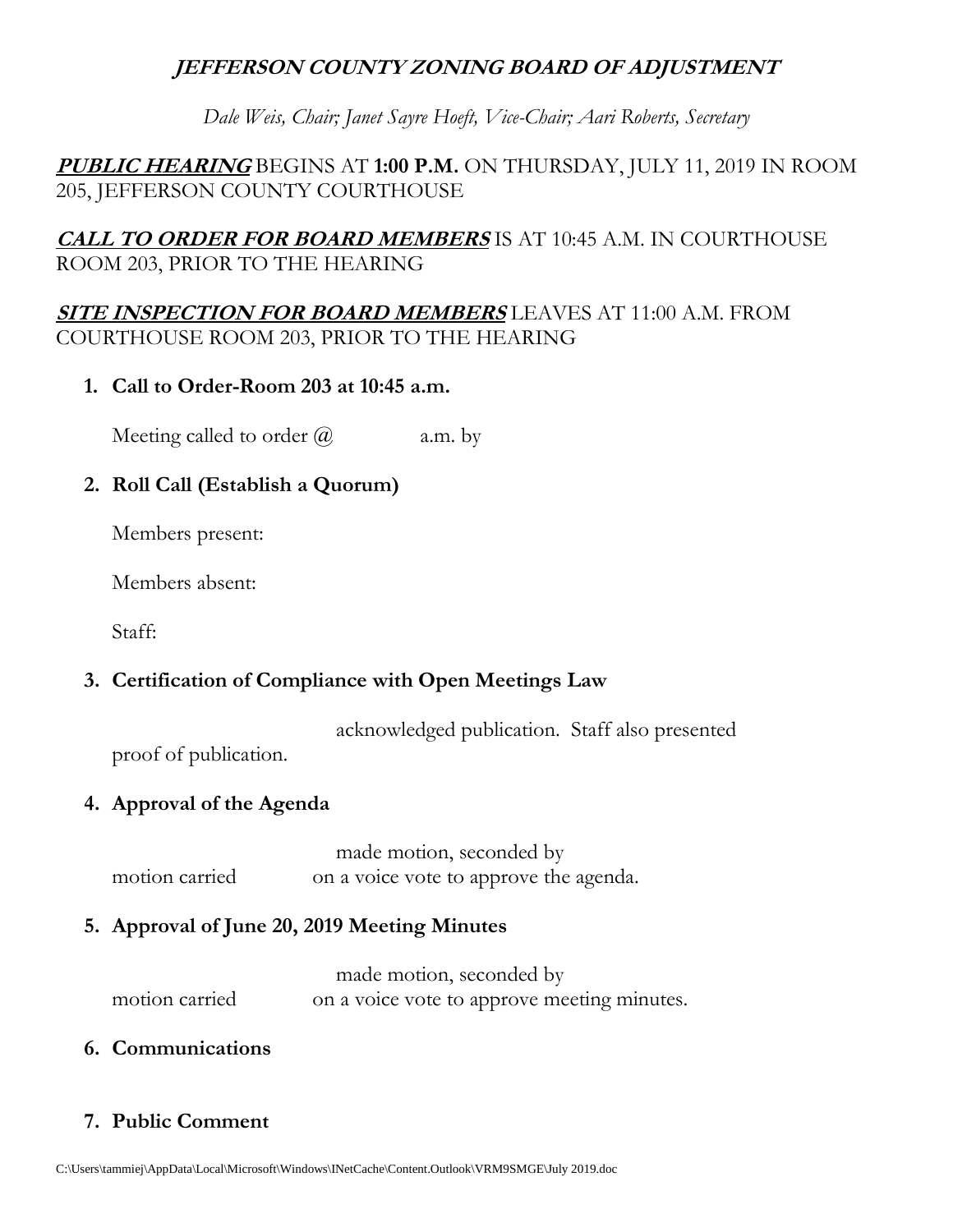**8.Site Inspections – Beginning at 11:00 a.m. and Leaving from Room 203** V1650-19 – Steve and Rachel Weber, W7486 Manske Road, Town of Waterloo V1649-19 – John and Pamela Reich, 398 Sandy Beach Rd, Town of Lake Mills

## **9. Public Hearing – Beginning at 1:00 p.m. in Room 205**

Meeting called to order  $\omega$  p.m. by

Members present:

Members absent:

Staff:

# **10. Explanation of Process by Board of Adjustment Chair**

The following was read into the record by:

# **NOTICE OF PUBLIC HEARING JEFFERSON COUNTY ZONING BOARD OF ADJUSTMENT**

C:\Users\tammiej\AppData\Local\Microsoft\Windows\INetCache\Content.Outlook\VRM9SMGE\July 2019.doc **NOTICE IS HEREBY GIVEN** that the Jefferson County Zoning Board of Adjustment will conduct a public hearing at 1:00 p.m. on Thursday, July 11, 2019 in Room 205 of the Jefferson County Courthouse, Jefferson, Wisconsin. Matters to be heard are applications for variance from terms of the Jefferson County Zoning Ordinance. An AREA VARIANCE is a modification to a dimensional, physical, locational requirement such as the setback, frontage, height, bulk, or density restriction for a structure that is granted by the board of adjustment. A USE VARIANCE is an authorization by the board of adjustment to allow the use of land for a purpose that is otherwise not allowed or is prohibited by the applicable zoning ordinance. No variance may be granted which would have the effect of allowing a use of land or property which would violate state laws or administrative rules. Subject to the above limitations, a petitioner for an AREA VARIANCE bears the burden of proving "unnecessary hardship," by demonstrating that strict compliance with the zoning ordinance would unreasonably prevent the petitioner from using the property for a permitted purpose, or would render conformity with the zoning ordinance unnecessarily burdensome. A petitioner for a USE VARIANCE bears the burden of proving that strict compliance with the zoning ordinance would leave the property owner with no reasonable use of the property in the absence of a variance. Variances may be granted to allow the spirit of the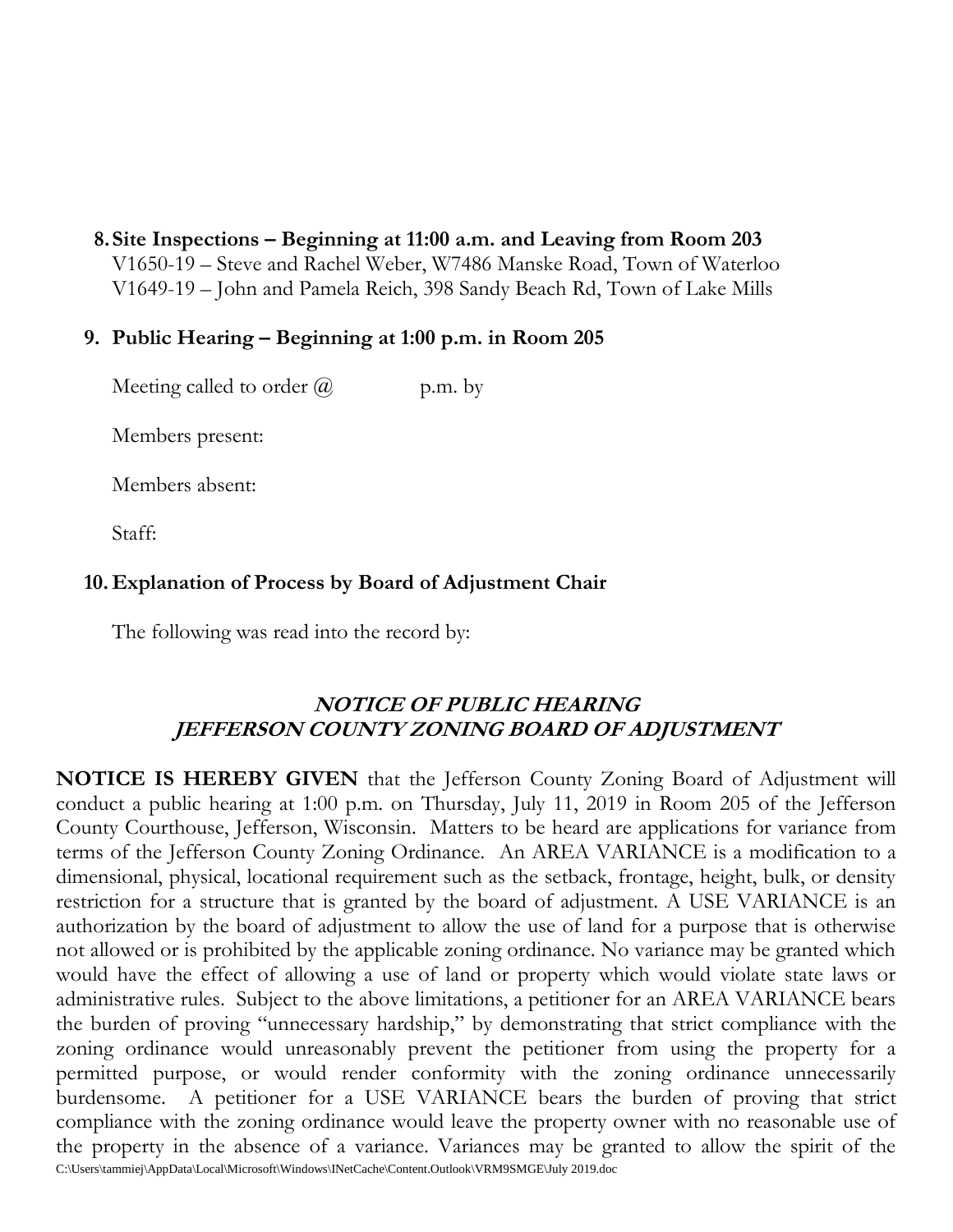ordinance to be observed, substantial justice to be accomplished and the public interest not violated. **PETITIONERS, OR THEIR REPRESENTATIVES, SHALL BE PRESENT.** There may be site inspections prior to public hearing which any interested parties may attend; discussion and possible action may occur after public hearing on the following:

**V1649-19 – John and Pamela Reich:** Variance from Sec. 11.04(f)1, 11.07(d)2, 11.09, 11.10(f)1 and 11.10(k) of the Jefferson County Zoning Ordinance to allow reconstruction of an existing nonconforming home while maintaining the existing 33-foot setback to the ordinary high water mark. The site is in the Town of Lake Mills on PIN 018-0713-2321-017 (0.28 Acre), and located at **398 Sandy Beach Road** in a Residential R-1 zone.

Petitioner (or representative):

In favor:

Opposed: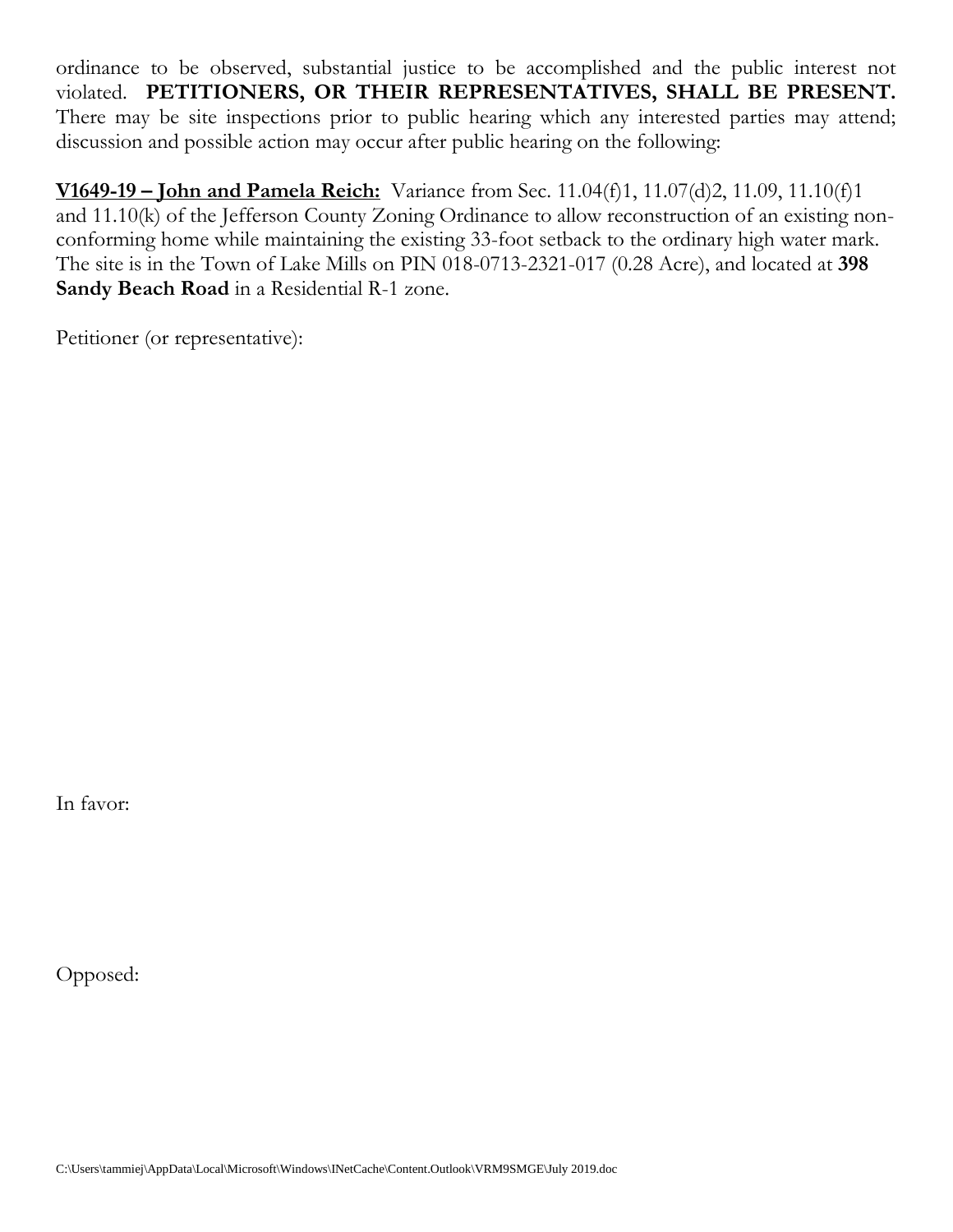Town response:

Staff report:

Board questions: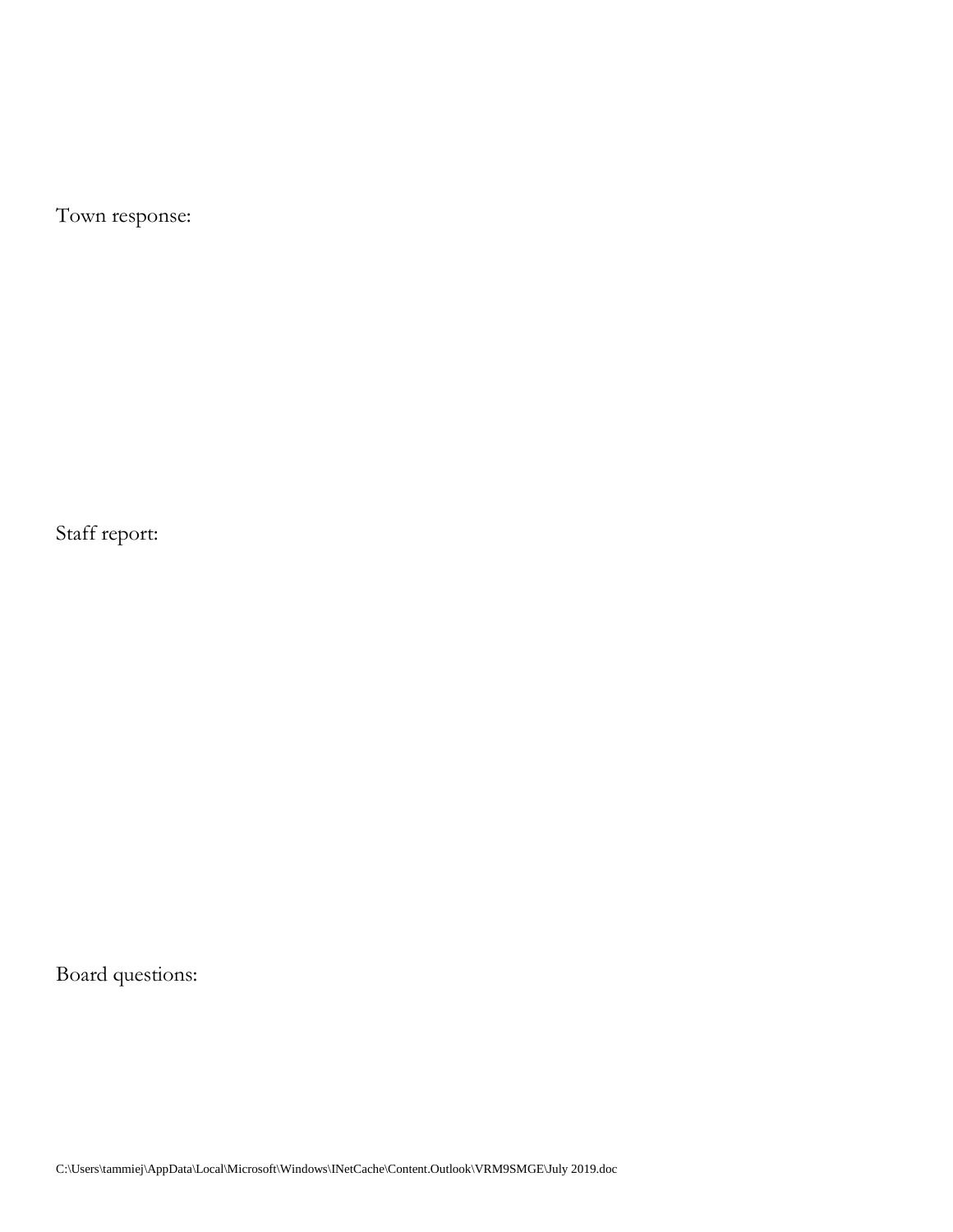**V1650-19 – Steven and Rachel Weber:** Variance from Sec. 11.04(f)6, 11.07(d)2 of the Jefferson County Zoning Ordinance to allow detached garage placement at less than the required setback to Manske Road. The site is at **W7486 Manske Road** in the Town of Waterloo, on PIN 030-0183- 3613-000 (1.303 Acres) in an A-1, Exclusive Agricultural zone.

Petitioner (or representative):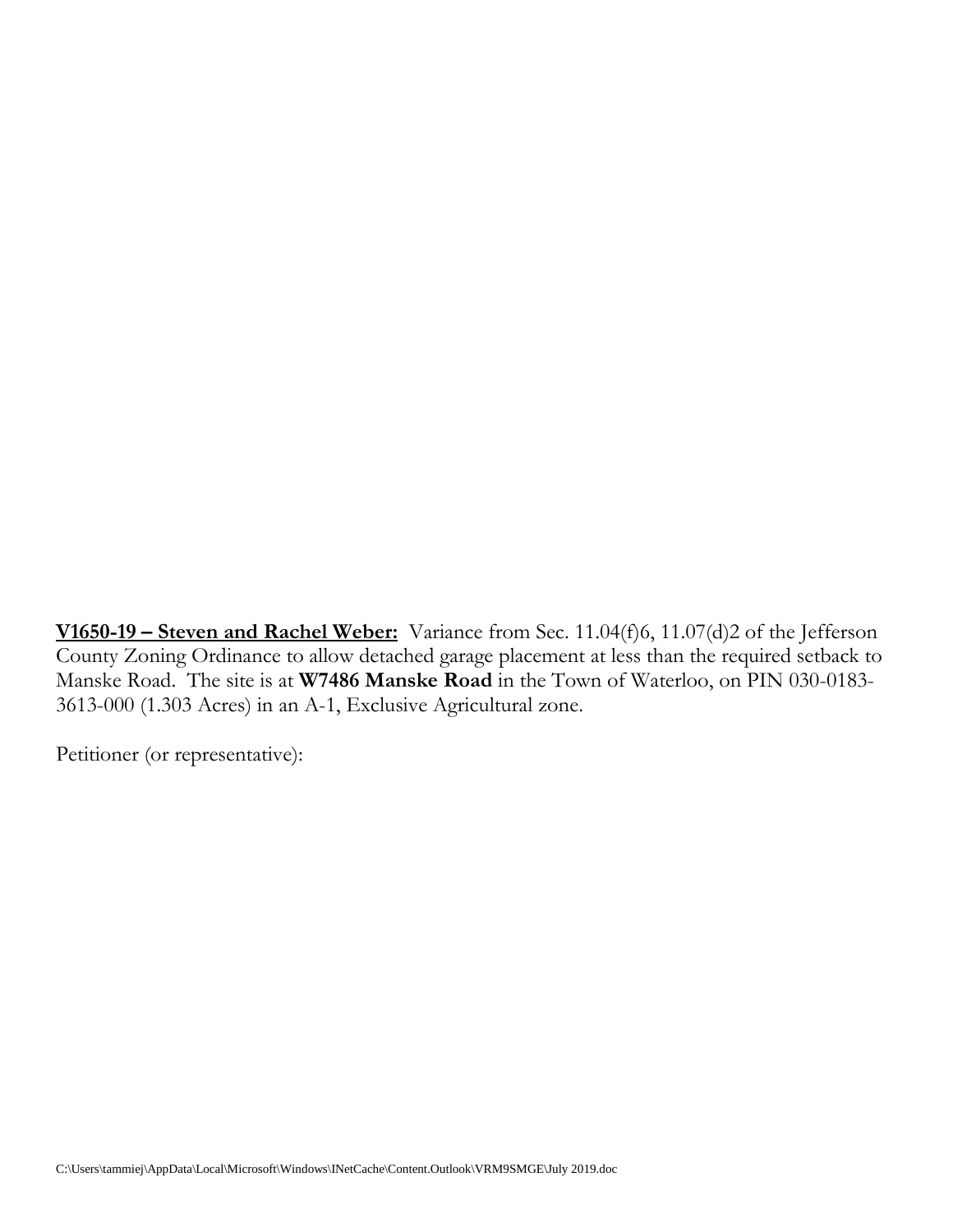In favor:

Opposed:

Town response:

Staff report: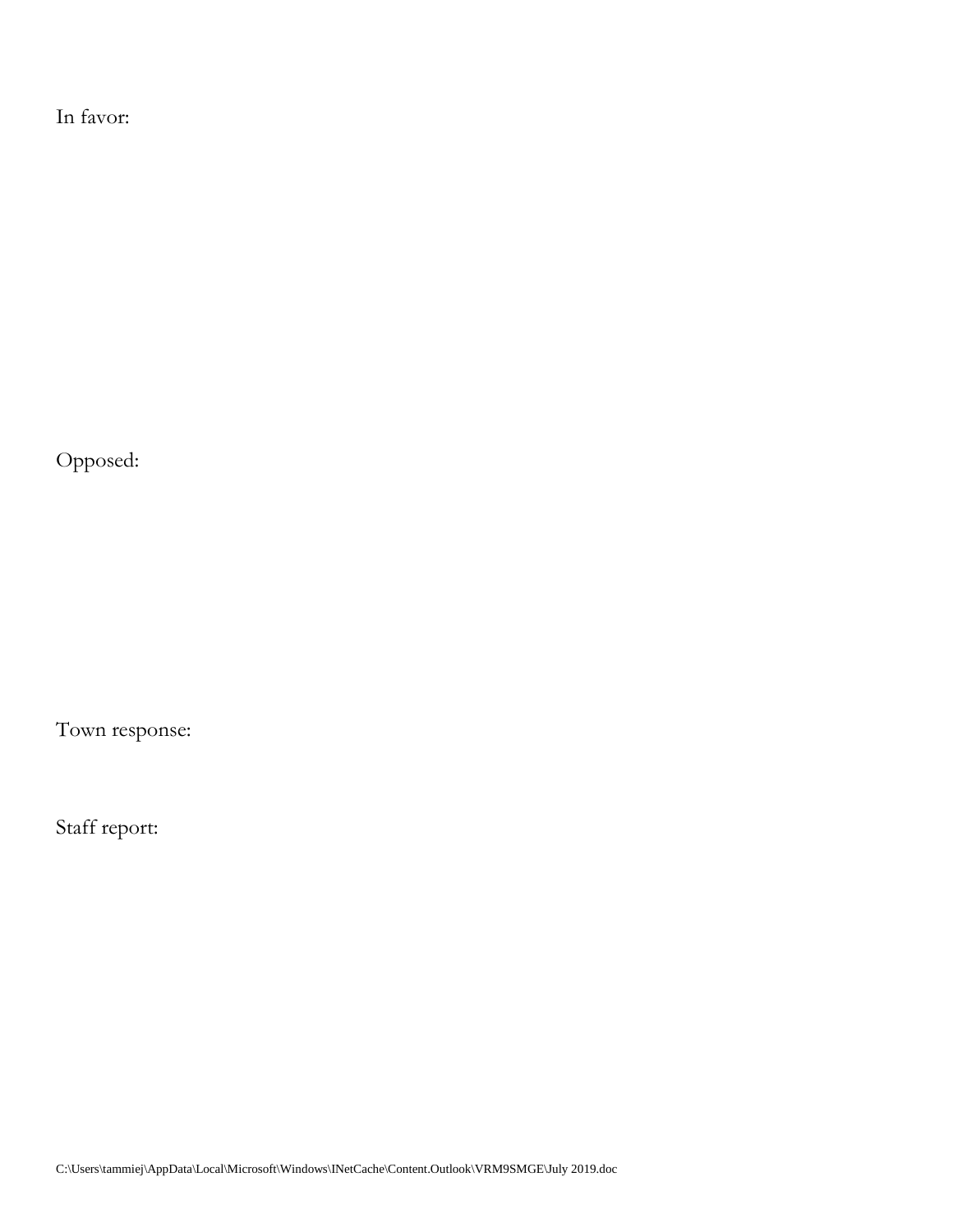Board questions:

#### **11. Discussion and Possible Action on Above Petitions (see following pages & files)**

#### **12. Adjourn**

made motion, seconded by motion carried on a voice vote to adjourn  $\omega$  p.m.

C:\Users\tammiej\AppData\Local\Microsoft\Windows\INetCache\Content.Outlook\VRM9SMGE\July 2019.doc **If you have questions regarding these variances, please contact the Zoning Department at 920-674-7113 or 920-674-8638. Variance files referenced on this hearing notice may be viewed at the Jefferson County Courthouse in Room 201 between the hours of 8:00 a.m. and**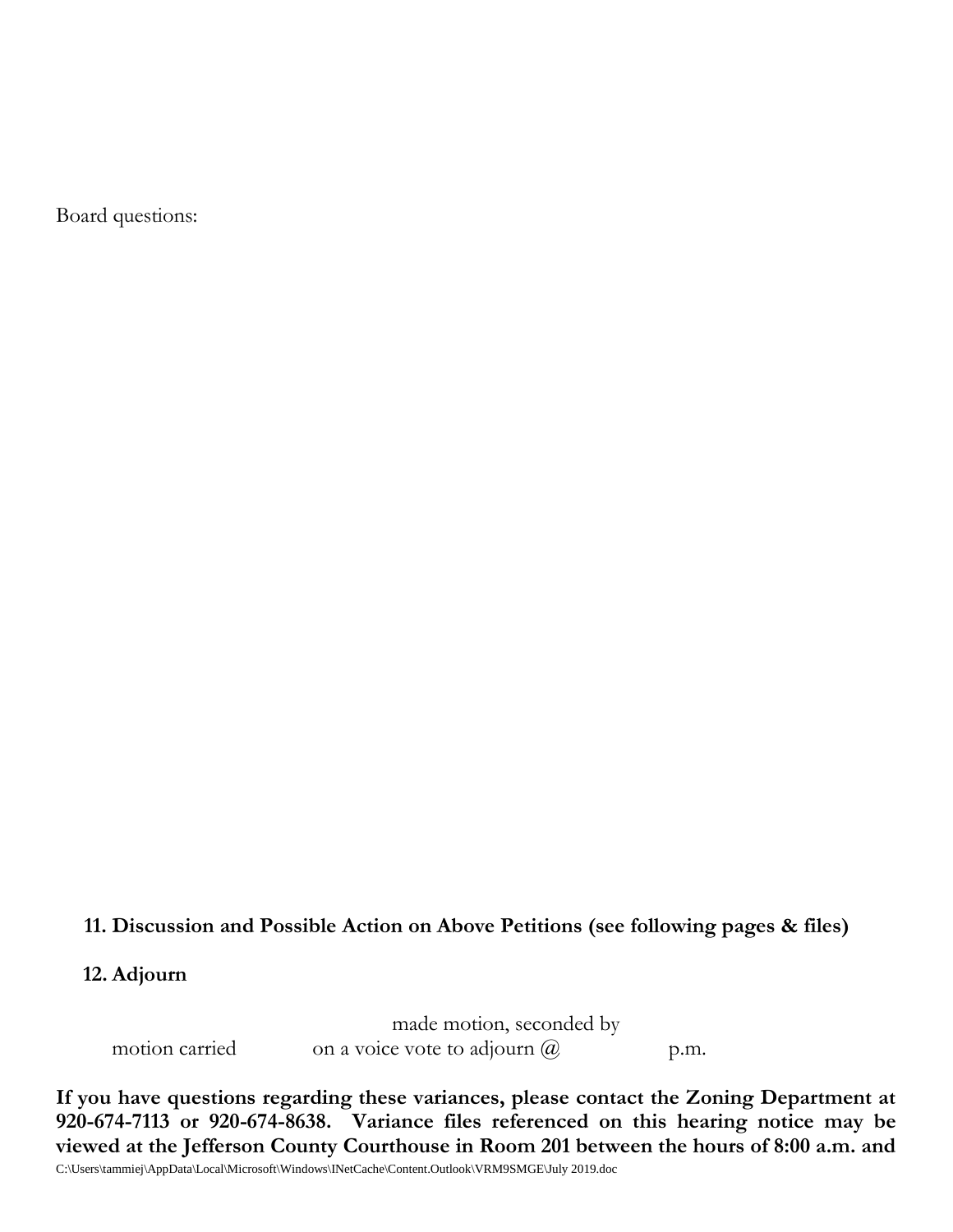**4:30 p.m. Monday through Friday, excluding holidays. Materials covering other agenda items can be found at www.jeffersoncountywi.gov.**

# **JEFFFERSON COUNTY ZONING BOARD OF ADJUSTMENT**

A quorum of any Jefferson County Committee, Board, Commission or other body, including the Jefferson County Board of Supervisors, may be present at this meeting.

Individuals requiring special accommodations for attendance at the meeting should contact the County Administrator at 920-674-7101 at least 24 hours prior to the meeting so appropriate arrangements can be made.

A digital recording of the meeting will be available in the Zoning Department upon request.

\_\_\_\_\_\_\_\_\_\_\_\_\_\_\_\_\_\_\_\_\_\_\_\_\_\_\_\_\_\_\_\_\_\_\_\_\_\_\_\_\_\_\_\_\_ \_\_\_\_\_\_\_\_\_\_\_\_\_\_\_\_\_\_

Additional information on Zoning can be found at [www.jeffersoncountywi.gov](http://www.jeffersoncountywi.gov/)

Secretary Date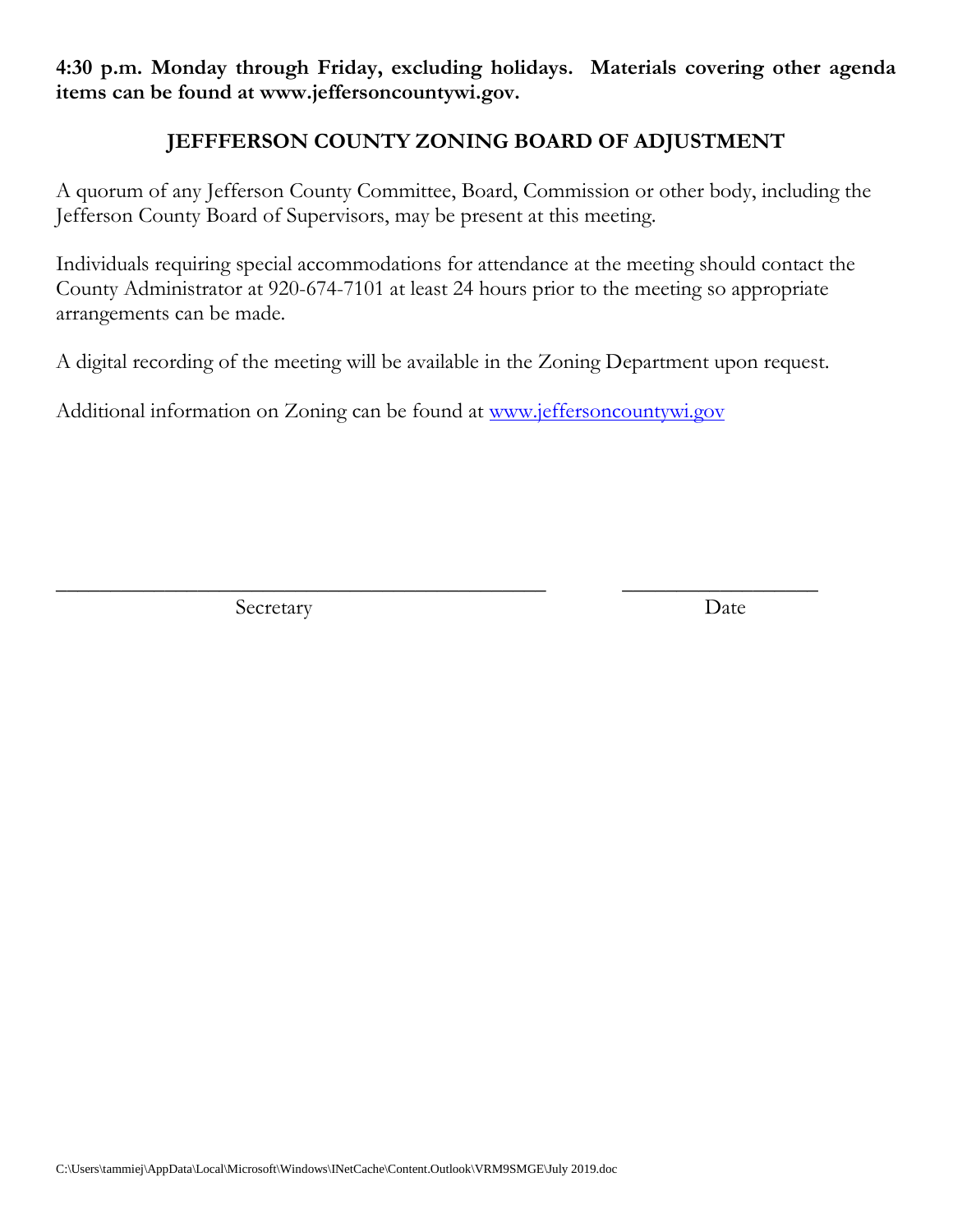# **DECISION OF THE ZONING BOARD OF ADJUSTMENT JEFFERSON COUNTY, WISCONSIN**

## **FINDINGS OF FACT**

| PETITION NO.:<br><b>HEARING DATE:</b> | 2019 V1649<br>07-11-2019                                                                                                       |
|---------------------------------------|--------------------------------------------------------------------------------------------------------------------------------|
| APPLICANT: John A & Pamela J Reich    |                                                                                                                                |
| <b>PROPERTY OWNER: SAME</b>           |                                                                                                                                |
|                                       | PARCEL (PIN) #: 018-0713-2321-017 (398 Sandy Beach Road)                                                                       |
| TOWNSHIP: Lake Mills                  |                                                                                                                                |
|                                       | INTENT OF PETITIONER:                                                                                                          |
|                                       |                                                                                                                                |
|                                       |                                                                                                                                |
| JEFFERSON COUNTY ZONING ORDINANCE.    | THE APPLICANT REQUESTS A VARIANCE FROM SECTION ______________ OF THE                                                           |
|                                       | THE FEATURES OF THE PROPOSED CONSTRUCTION AND PROPERTY WHICH RELATE TO<br>THE GRANT OR DENIAL OF THE VARIANCE APPLICATION ARE: |
|                                       |                                                                                                                                |
|                                       |                                                                                                                                |
|                                       |                                                                                                                                |
|                                       |                                                                                                                                |
|                                       |                                                                                                                                |
|                                       |                                                                                                                                |
|                                       |                                                                                                                                |
|                                       | <b>FACTS OR OBSERVATIONS BASED ON SITE INSPECTIONS:</b> Site inspections<br>conducted. Observed property layout & location.    |
|                                       | <b>FACTS PRESENTED AT PUBLIC HEARING:</b><br>See tape, minutes & file.                                                         |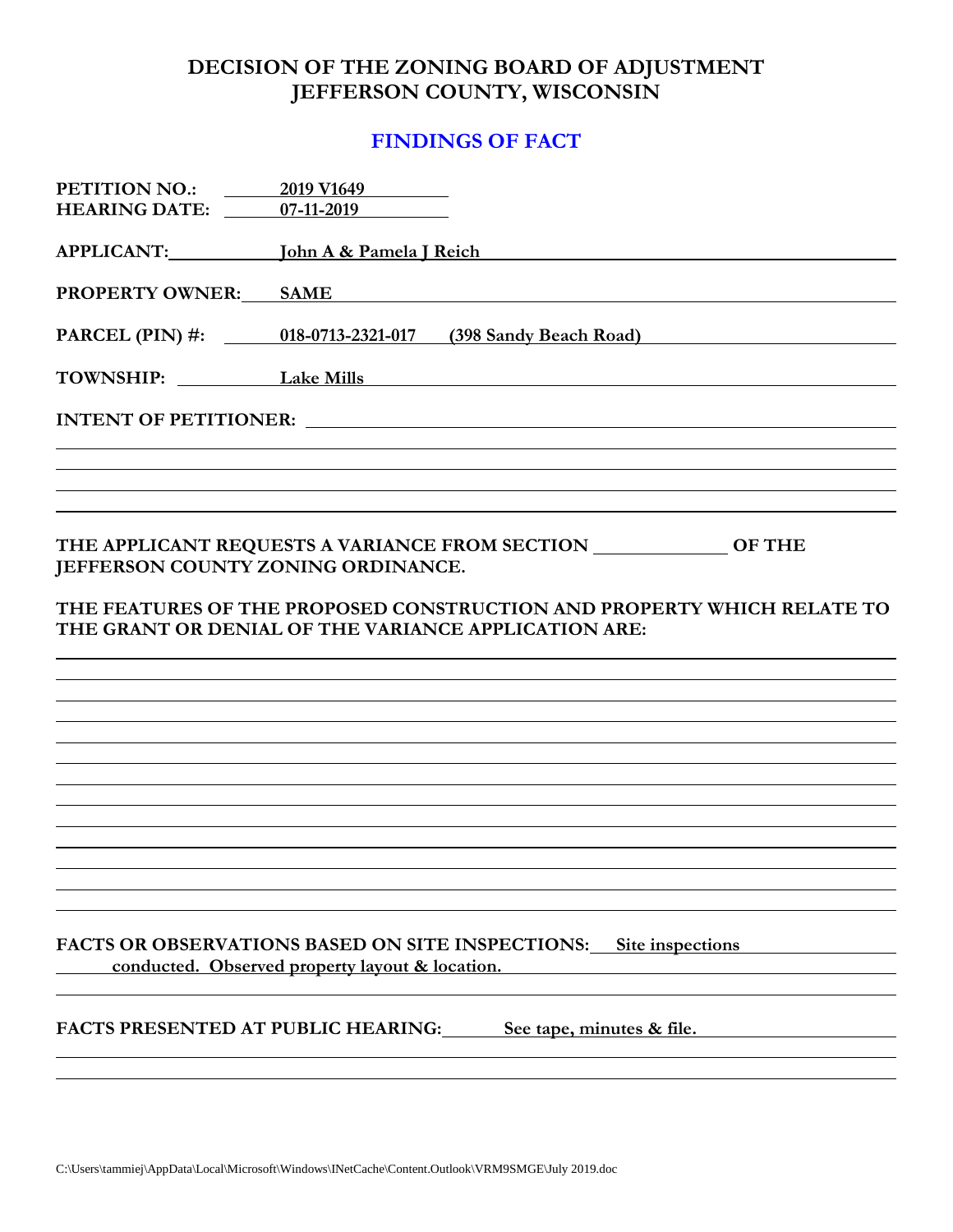- **A. NO VARIANCE MAY BE GRANTED WHICH WOULD HAVE THE EFFECT OF ALLOWING A USE OF LAND OR PROPERTY WHICH WOULD VIOLATE STATE LAWS OR ADMINISTRATIVE RULES:**
- **B. SUBJECT TO THE ABOVE LIMITATIONS, AREA VARIANCES MAY BE GRANTED WHERE STRICT COMPLIANCE WITH THE ZONING ORDINANCE RESULTS IN AN UNNECESSARY HARDSHIP WHICH WOULD UNREASONABLY PREVENT THE PETITIONER FROM USING THE PROPERTY FOR A PERMITTED PURPOSE, OR WOULD RENDER CONFORMITY WITH THE ZONING ORDINANCE UNNECESSARILY BURDENSOME, AND WILL ALLOW THE SPIRIT OF THE ORDINANCE TO BE OBSERVED, SUBSTANTIAL JUSTICE TO BE ACCOMPLISHED, AND THE PUBLIC INTEREST NOT VIOLATED.**
- **C . SUBJECT TO THE ABOVE LIMITATIONS, USE VARIANCES MAY BE GRANTED WHERE STRICT COMPLIANCE WITH THE ZONING ORDINANCE WOULD LEAVE THE PROPERTY OWNER WITH NO REASONABLE USE OF THE PROPERTY IN THE ABSENCE OF A VARIANCE AND WILL ALLOW THE SPIRIT OF THE ORDINANCE TO BE OBSERVED, SUBSTANTIAL JUSTICE TO BE ACCOMPLISHED, AND THE PUBLIC INTEREST NOT VIOLATED.**

**BASED ON THE FINDINGS OF FACT, THE BOARD CONCLUDES THAT:**

**---------**

- **1. UNNECESSARY HARDSHIP IS/IS NOT PRESENT IN THAT A LITERAL ENFORCEMENT OF THE TERMS OF THE ZONING ORDINANCE WOULD/WOULD NOT UNREASONABLY PREVENT THE OWNER FROM USING THE PROPERTY FOR A PERMITTED PURPOSE OR WOULD RENDER CONFORMITY WITH SUCH RESTRICTIONS UNNECESSARILY BURDENSOME (AREA VARIANCE) OR STRICT COMPLIANCE WITH THE ZONING ORDINANCE WOULD LEAVE THE PROPERTY OWNER WITH NO REASONABLE USE OF THE PROPERTY (USE VARIANCE) BECAUSE**
- **2. THE HARDSHIP OR NO REASONABLE USE IS/IS NOT DUE TO UNIQUE PHYSICAL LIMITATIONS OF THE PROPERTY RATHER THAN THE CIRCUMSTANCES OF THE APPLICANT BECAUSE**

 **\_\_\_\_\_\_\_\_\_\_\_\_\_\_\_\_\_\_\_\_\_\_\_\_\_\_\_\_\_\_\_\_\_\_\_\_\_\_\_\_\_\_\_\_\_\_\_\_\_\_**

**3. THE VARIANCE WILL/WILL NOT BE CONTRARY TO THE PUBLIC INTEREST AS EXPRESSED BY THE PURPOSE AND INTENT OF THE ZONING ORDINANCE BECAUSE**

|                                       | *A VARIANCE MAY BE GRANTED IF ALL THESE CONDITIONS ARE MET*                         |       |              |  |
|---------------------------------------|-------------------------------------------------------------------------------------|-------|--------------|--|
|                                       | DECISION: THE REQUESTED VARIANCE IS GRANTED/DENIED.                                 |       |              |  |
| <b>MOTION:</b>                        | <b>SECOND:</b>                                                                      | VOTE: | (voice vote) |  |
| <b>CONDITIONS OF APPROVAL/DENIAL:</b> |                                                                                     |       |              |  |
| <b>SIGNED:</b>                        |                                                                                     | DATE: | 07-11-2019   |  |
|                                       | <b>CHAIRPERSON</b>                                                                  |       |              |  |
| IS AVAILABLE UPON REQUEST.            | BOARD DECISIONS MAY BE APPEALED TO CIRCUIT COURT. AUDIO RECORD OF THESE PROCEEDINGS |       |              |  |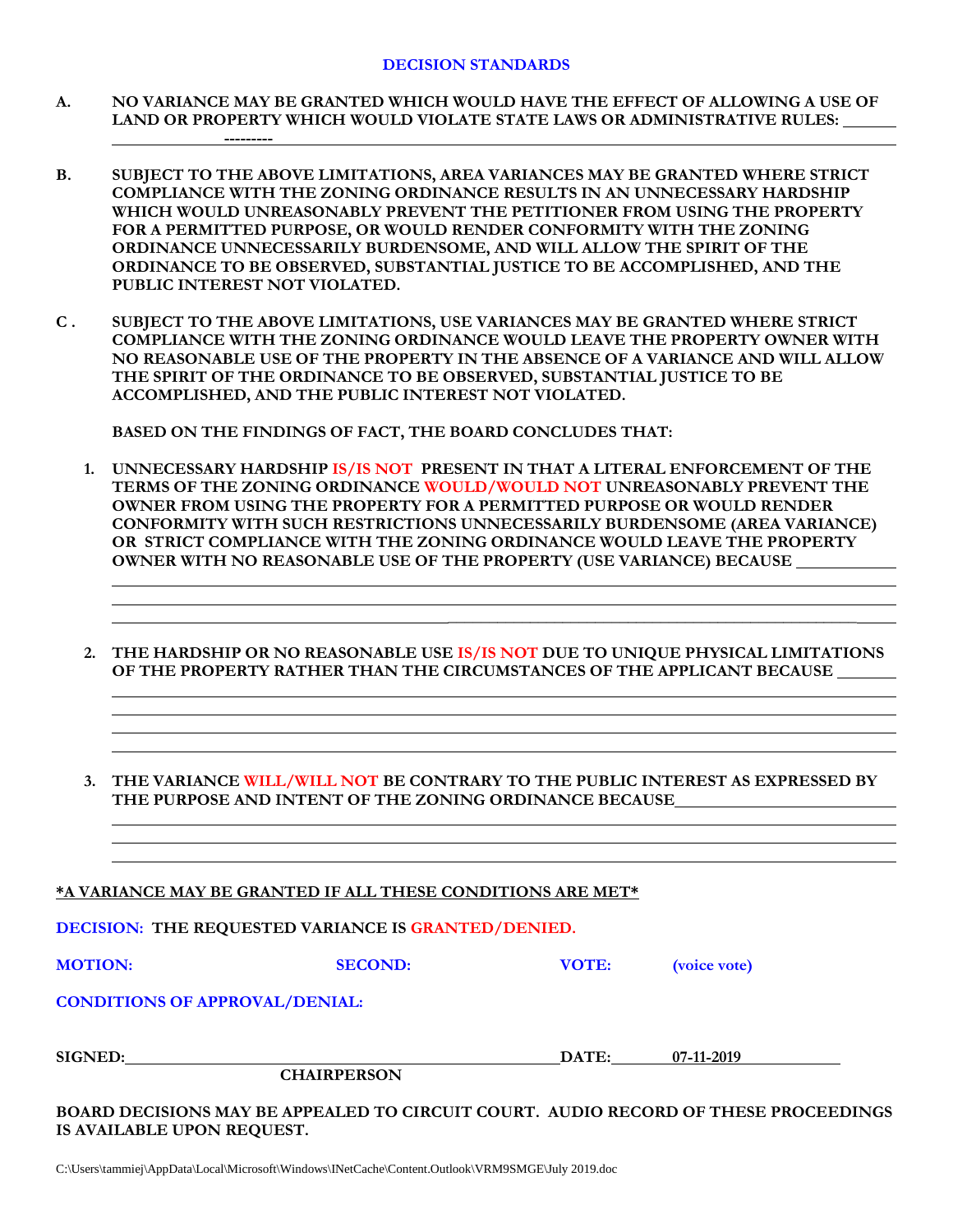# **DECISION OF THE ZONING BOARD OF ADJUSTMENT JEFFERSON COUNTY, WISCONSIN**

# **FINDINGS OF FACT**

| PETITION NO.:<br><b>HEARING DATE:</b>                                                      | 2019 V1650<br>07-11-2019                        |                                                                                                                                                |
|--------------------------------------------------------------------------------------------|-------------------------------------------------|------------------------------------------------------------------------------------------------------------------------------------------------|
|                                                                                            |                                                 |                                                                                                                                                |
| <b>APPLICANT:</b>                                                                          |                                                 | Steven J Weber News Assessment Contract to the Steven J Weber                                                                                  |
|                                                                                            |                                                 | PROPERTY OWNER: Steven J & Rachel J Weber                                                                                                      |
| PARCEL (PIN) $\#$ :                                                                        | 030-0813-3613-000 (W7486 Manske Road)           | <u> 1989 - Johann Stein, fransk politik (</u>                                                                                                  |
|                                                                                            |                                                 | TOWNSHIP: Waterloo Waterloo                                                                                                                    |
|                                                                                            |                                                 |                                                                                                                                                |
|                                                                                            |                                                 |                                                                                                                                                |
|                                                                                            |                                                 |                                                                                                                                                |
| JEFFERSON COUNTY ZONING ORDINANCE.<br>THE GRANT OR DENIAL OF THE VARIANCE APPLICATION ARE: |                                                 | THE APPLICANT REQUESTS A VARIANCE FROM SECTION ______________ OF THE<br>THE FEATURES OF THE PROPOSED CONSTRUCTION AND PROPERTY WHICH RELATE TO |
|                                                                                            |                                                 |                                                                                                                                                |
|                                                                                            |                                                 |                                                                                                                                                |
|                                                                                            |                                                 |                                                                                                                                                |
|                                                                                            |                                                 |                                                                                                                                                |
|                                                                                            |                                                 |                                                                                                                                                |
|                                                                                            |                                                 |                                                                                                                                                |
|                                                                                            |                                                 |                                                                                                                                                |
|                                                                                            |                                                 |                                                                                                                                                |
|                                                                                            | conducted. Observed property layout & location. | FACTS OR OBSERVATIONS BASED ON SITE INSPECTIONS: Site inspections                                                                              |
| <b>FACTS PRESENTED AT PUBLIC HEARING:</b>                                                  |                                                 | See tape, minutes & file.                                                                                                                      |